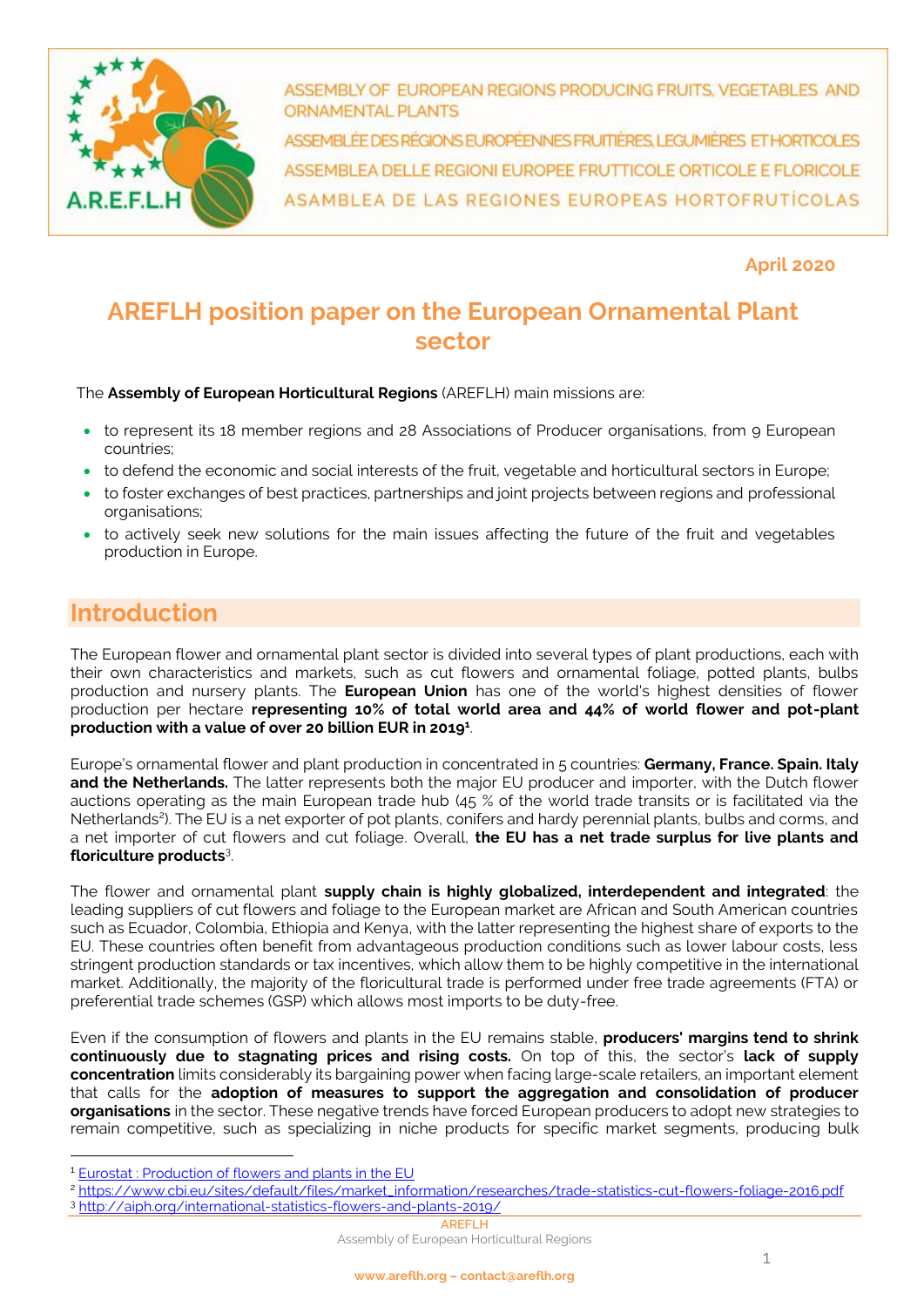products or relocating their production abroad. A large majority of producers also participate in one or more **certification schemes in order to attest the quality and sustainability** of their products as well as to conform with the requirements established by their buyers. Certifications such as GLOBALGAP, MPS-ABC or ETI allow producers to reach new market segments as well as to benefit from the additional added-value of their product but may also be used by large-scale retailers to increase their bargaining power vis-à-vis the producers.

Nevertheless, EU **producers of flowers and plants still face several challenges of different nature**: a rather volatile market, the impact of climate change, the strong competition from developing countries as well as societal demands for more sustainable products are all concerns that must be addressed by the sector if we wish to safeguard the future of the European production of flowers and ornamental plants. Therefore, AREFLH would like to take the opportunity to **highlight the key challenges that the sector faces as well as to formulate a certain number of proposals for improving the current system**.

## **The EU ornamental plant sector: current challenges and potential solutions**

### **A. Providing adequate support to EU ornamental plant producers through the Common Market Organisation's Operational Programmes**

Contrary to many other agricultural sectors, flower and ornamental plant producers benefit from little or no financial assistance from the Common Agricultural Policy (CAP). With nearly no aid deriving from basic payments, **the sector is eligible to receive support merely through coupled payments and through a few instruments linked to Member State's rural development programmes**. Often though, such support channels are either not made eligible by Member States or are difficult to implement due to the burocratic complexity of the procedures, which leads to rather long delays for the approval of projects that are not compatible with the dynamism of the sector and the need for continuous evolution of its production systems. Therefore, flower and plant producers are left to fend off for themselves to ensure their survival in today's hypercompetitive global market.

Nevertheless, the CAP possesses additional mechanisms that may be used to provide a certain degree of financial incentives to EU producers such as the Common Market Organisation (CMO) scheme. Analogously to the fruit and vegetables sector, the **flower and plant sector should be granted the possibility to create their own operational programmes**, which would allow EU producers to benefit from a 50% cofinancing rate for their economic and environmental investments. Such measure would represent a critical incentive for agricultural producers to form or join Producer Organisations in the sector which, in turn, would generate a positive impact on the sector while achieving CAP objectives such as a better production planning and supply concentration, increased quality, value and sustainability of the products as well as a more efficient prevention and management of risks or crises.

The possibility provided in the new CAP draft regulation for Member States to dedicate a small percentage of their financial envelope to create operational programmes in other sectors could represent a possible solution, at least on the short-term. However, the implementation of this measure is left to the discretion of each Member State, an element that could potentially lead to internal market distortions. For this reason, AREFLH believes that the best way to provide a long-term solution for the sector is to **include it amongst the mandatory sectoral interventions for Member States (Art. 40 of the draft regulation (2018/392)** for the countries that possess a sizeable production of flowers and plants.

#### Proposals:

- Urge Member States to **define minimum requirements for the recognition of producer organisations** in the ornamental plant sector;
- Enable recognized Producer Organisations in the sector to **create their own operational programmes** by establishing mandatory sectoral interventions for the Member States that possess a sizeable productions of flowers and plants.

#### **B. Protecting EU producers from unfair competition by ensuring a level playing field with both internal and external competitors**

EU primary producers operate in a highly competitive market in which they not only face competitors from other European Member States but also from third countries. In order to ensure their competitiveness,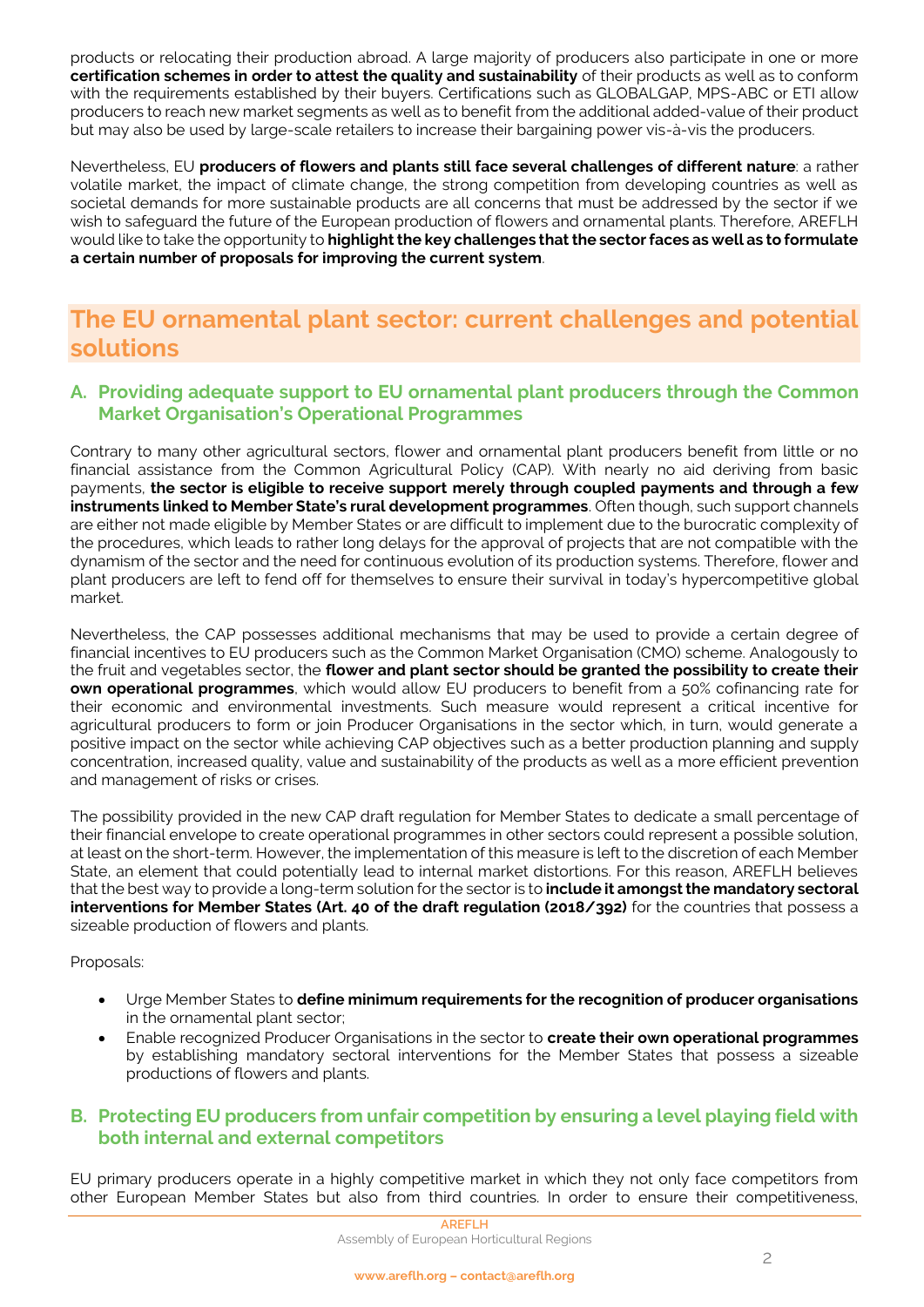producers have heavily invested in new growing techniques that reduce the consumption of inputs (water,energy, fertilizers, pesticides) and increase the quality, safety and sustainability of their products. Nevertheless, EU producers still face several challenges deriving from **a lack of harmonization in the implementation of EU legislation across all Member States as well as the absence of a level playing field when it comes to compete with third countries**.

EU Member States often adopt different economic, social and environmental legislation. This signifies that production standards may be higher in one country and lower in another, an element that creates a certain degree of distorsion in the internal market. Moreover, in matters directly related to EU legislation, we can observe that EU policies are not always implemented homogeneously across all Member States. Therefore, **legislation related to work conditions, authorization and usage of plant protection products, transports and environmental standards may vary considerably across the EU, an issue that calls for a better harmonization of national and European legislation.**

Additionally, competition from third countries also represents an issue with a major impact on the economy of the sector. Often benefitting from less stringent social and environmental standards, **third country producers profit from significantly lower production costs (i.e. cheaper workforce) and may use plant protection products that are not allowed in the European Union**. With today's floricultural trade being mostly performed under free trade agreements (FTA) or preferential trade schemes (GSP), over 90% of third country exports are duty-free and enter the European market with prices that European producers cannot compete with.

Proposals:

- **Harmonize** labour, environmental, transport and plant protection products legislation across the EU to reduce market distorsion between EU Member States;
- Promote a **preferential VAT treatment** for flowers and ornamental plants across Europe;
- Facilitate **mutual recognition** procedures for the authorization of plant protection products as well as authorisations for minor uses;
- Disallow imports from third countries that do not meet the **EU's social and environmental standards**;
- **Establish safeguard clauses in all EU trade agreements** that provide an automatic activation of duties/tariffs in the event of a significant increase of imports in such volumes and prices that could highly damage European producers.

#### **C. Promoting the quality and specificity of EU flowers and plants through geographical indications and promotion programmes**

Unlike for the vast majority of other agricultural products, the **indication of origin of flowers and plants at the point of sale is not compulsory in the European Union**. As a result, the origin of floricultural products is often unknown to the vast majority of European consumers. This lack of indication has important consequences, including reducing the impact of European communication and promotion campaigns to the benefit of EU products. This situation is highly detrimental to the competitiveness of producers in the sector, who are unable to benefit from the added-value deriving from the quality and specificity of their productions.

In order to mitigate the lack of indication of origin in the sector, many producers have focused on **developing geographical indications (GI) for some of their products**. Such quality schemes (i.e. PDO, PGI, TSG) allow producers to certify that their product possesses certain qualities, is made according to traditional methods, or enjoys a certain reputation due to its geographical origin. Geographical indications thus act as a differentiator, often a key to higher and more stable earnings since they tend to have standards for quality, traceability and food safety, which offer a valuable competitive advantage for producers. However, GIs are not easy to establish and their success on a large scale requires time and can entail considerable costs, not just for organizational and institutional structures but also for ongoing operational costs such as marketing and legal enforcement.

Proposals:

- Adopt **mandatory indication of origin** for flowers and plants at their point of sale
- Provide **technical and administrative assistance** to EU producers for the registration of quality schemes
- Support the promotion of quality products through the establishment of a **specific budget line for flowers and plants under the EU's promotion programmes** (EU Reg.1144/2014)
- Encourage the **adoption of 'local preference' provisions in public procurements** at national and EU level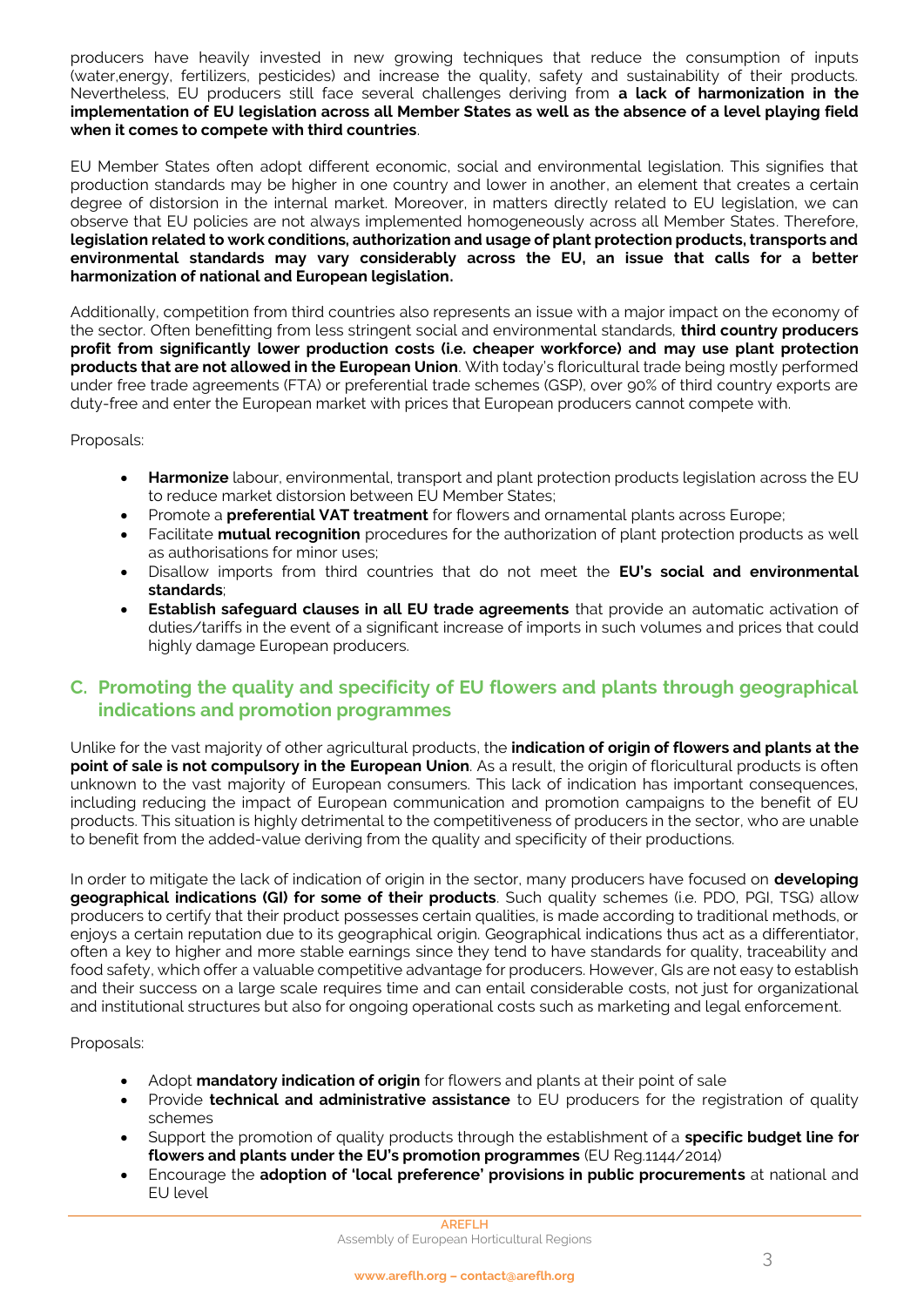#### **D. Developing Research and Innovation policies in the ornamental plant sector**

**Research and innovation are fundamental to fostering the European ornamental plant sector** and strengthening its position in a world in which the trade of flower and plants is fully globalized. In this highly competitive market, raising prices does not represent a viable option and therefore managing costs of production is vital to remain competitive. Research and innovations that enable growers to adopt innovative practices and technologies that will contribute to lower their costs of production through methods that allow a more efficient use of inputs, including water, nutrients, energy and labour, is a priority.

Moreover, international trade as well as climatic changes have increased the number of diseases and pests experienced by European producers, including invasive species such as 'xylella fastidiosa'. Therefore, **research and innovation is required to develop effective control strategies** to manage these pests, ideally through biocontrol technologies with minimal environmental impact. This represents an urgent priority so that growers are equipped with the advanced tools they need to maintain high yields and quality.

However, the European ornamental plant sector generally suffers from a poor coordinated research and technology transfer system, which derives from the **lack of a vertical link between operators in the supply chain and research bodies**. The consequence of this is that research developments in the sector are rarely directly motivated by the needs of the producers, hence the difficulty to secure the transfer of technological innovations.

Proposals:

- Setting up **joint research programmes** within the future EU framework programme for Research and Innovation Horizon Europe on key topics such as pest management, climate change adaptation or new breeding techniques;
- **Create an EIP-AGRI Focus Group on ornamental plants** to identify research gaps, highlight the sector's priorities for innovation and share knowledge and best practices.

#### **E. Additional proposals to foster the competitiveness of the ornamental plant sector**

In order to further contribute to the competitiveness of the flower and plant sector, additional measures could be implemented. For instance, a large majority of producers participate in one or more certification schemes that are required by their buyers. Such schemes are very diversified (GLOBALGAP, MPS-ABC, ISO. IFS) and imply significant costs for producers. Moreover, they often represent an instrument to strengthen the market power of the large-scale retail trade vis-à-vis EU producers. Thus, to rebalance the bargaining power between upstream and downstream operators, such **certification schemes shall be unified and/or standardized** in order to avoid a multiplication of schemes to which producers are obliged to comply with.

Another issue currently hampering the sector is the **shortage of qualified personnel** to fulfil the sector's high number of vacant positions in production, management, marketing, pest management or research. A lack of an appropriate specialised workforce may limit efforts to increase productivity, turnover and profitability, preventing producers from reaching its full potential. Therefore, professional organizations and policy-makers must collaborate together in order to promote appealing career paths in the sector and create partnerships with universities and educational institutes.

Proposals:

- **Unify and standardize certification schemes across Europe** to limit the multiplication of certifications that are required from producers by large-scale retailers
- **Promote education and career paths in the ornamental plant sector** at national and European level, in particular through the European Job Mobility Portal (EURES) and the ERASMUS+ programme.

### **Conclusions**

AREFLH believes that it is necessary to develop a new strategy at EU level to support and revitalise the ornamental flower and plant sector by **encouraging supply concentration** and enabling producer organisations active in this segment to **benefit from Operational Programmes** under the CMO regulation. This would not only allow producers to strengthen their position on the market and encourage penetration into new distribution channels but also improve market organization, production planning and the overall logistics